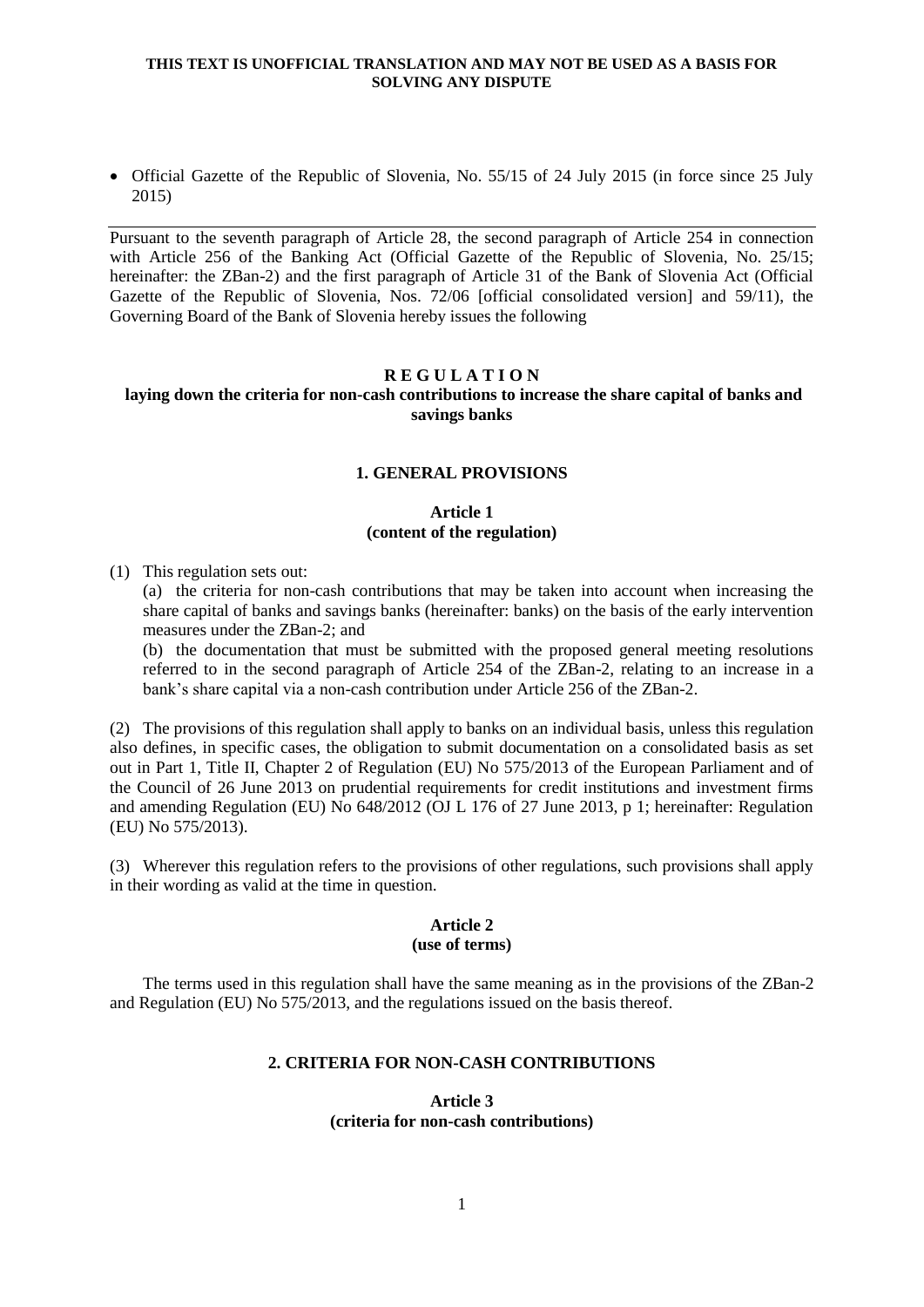#### **THIS TEXT IS UNOFFICIAL TRANSLATION AND MAY NOT BE USED AS A BASIS FOR SOLVING ANY DISPUTE**

(1) A non-cash contribution shall meet, at a minimum, the following criteria to be taken into account in an increase in share capital in accordance with point 3 of the third paragraph of Article 28 of the ZBan-2:

(a) the non-cash contribution shall be definitively (unconditionally), freely and permanently at a bank's disposal from the moment the share capital increase is entered in the companies register;

(b) the value of the non-cash contribution shall be relatively stable with respect to past movements in market prices and the assumptions regarding future movements in those prices; and (c) the non-cash contribution shall be quickly convertible into cash form.

(2) Notwithstanding the provisions of the first paragraph of this article, a non-cash contribution in the form of debt securities shall meet the criteria for eligibility as collateral for Eurosystem claims as defined by the Bank of Slovenia in the general terms and conditions on the implementation of the monetary policy framework.

(3) Increasing a bank's share capital via a non-cash contribution on the basis of point 3 of the third paragraph of Article 28 of the ZBan-2 may only be applied to increase a bank's share capital through the issue of new ordinary shares that meet the conditions for Common Equity Tier 1 capital instruments as set out in Article 28 of Regulation (EU) No 575/2013 and that are issued by a bank for the purpose of fulfilling capital requirements in the part that exceeds the capital requirements set out in the first paragraph of Article 92 of Regulation (EU) No 575/2013.

(4) Notwithstanding the third paragraph of this article, the Bank of Slovenia shall request the revision of proposed general meeting resolutions to increase share capital via a non-cash contribution if such an increase to cover capital requirements in the part that exceeds the requirements set out in the first paragraph of Article 92 of Regulation (EU) No 575/2013 is not in line with the assessment of the risks to which a bank is or could be exposed in its operations.

# **3. DOCUMENTATION**

# **Article 4 (general)**

(1) In addition to the information set out in the third, fourth, fifth and sixth paragraphs of Article 256 of the ZBan-2, a bank's proposed general meeting resolutions according to the second paragraph of Article 254 of the ZBan-2 to increase share capital via a non-cash contribution in accordance with point 3 of the third paragraph of Article 28 of the ZBan-2 shall be accompanied by the following data:

- (a) a detailed description of the subject of the non-cash contribution;
- (b) the nominal and market values of the non-cash contribution;

(c) the full name and address of the person from whom the non-cash contribution will be acquired, including the current holding (direct and indirect) of that person in the bank, and their holding following the increase in share capital via that non-cash contribution;

(d) a statement from the holder of the subject of the non-cash contribution that it will transfer the subject of the non-cash contribution to the bank following the approval of the resolution to increase the bank's share capital at the latter's general meeting;

(e) the number of ordinary shares that will be issued on the basis of the non-cash contribution and a schematic illustration of the fulfilment of the required conditions set out in Article 28 of Regulation (EU) No 575/2013, including the relevant conditions set out in regulatory and implementing technical standards for including the aforementioned capital instrument in the calculation of own funds, and the total amount of the increase in the bank's share capital;